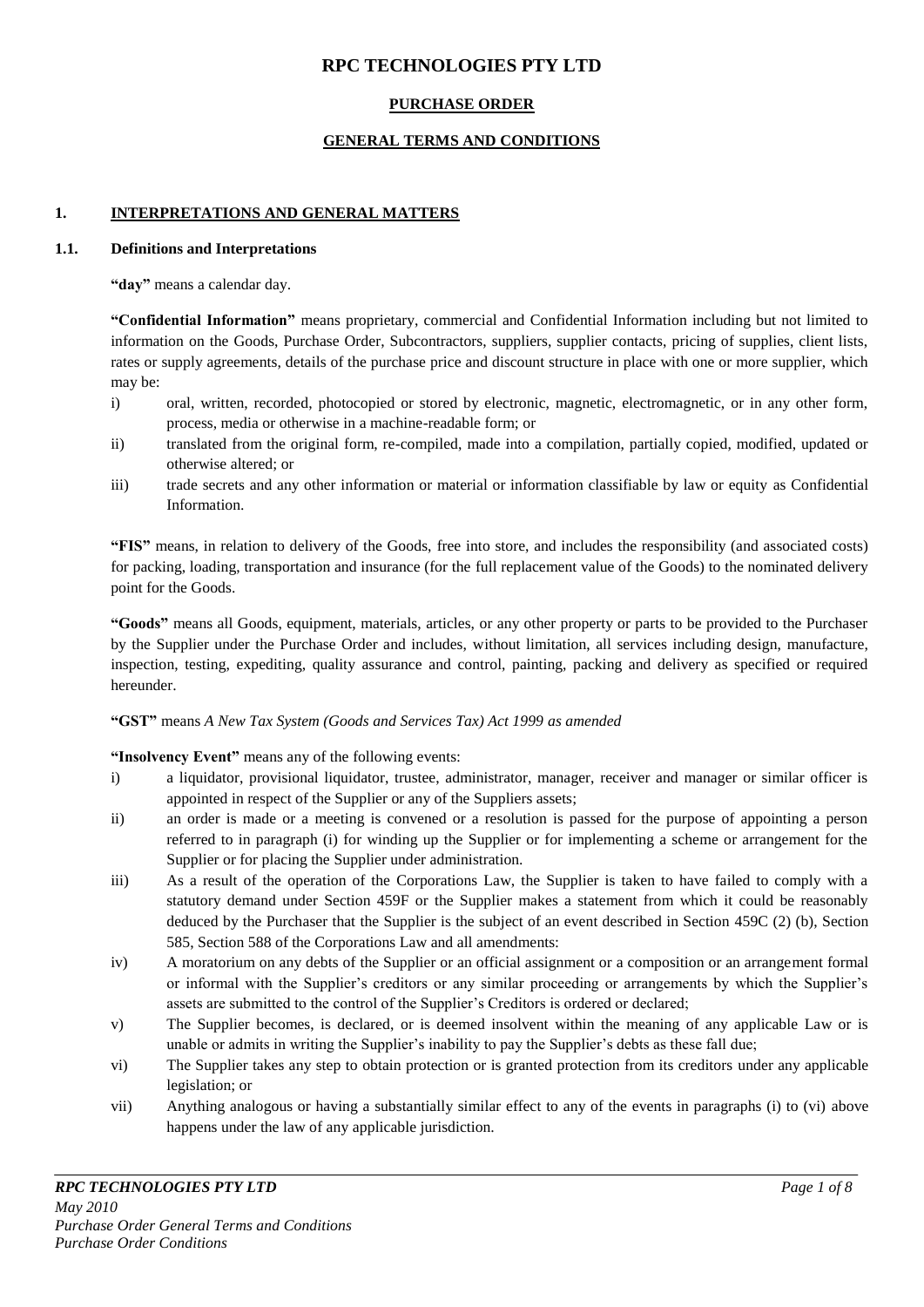**"Purchaser"** means the person ordering the Goods, as identified in the Purchase Order Form.

**"Purchase Order"** means the purchase order issued by the Purchaser to the Supplier as evidenced by the documents listed in the Purchase Order Form.

**"Purchase Order Form"** means the section of the Purchase Order to be completed by the Purchaser, which identifies the Purchaser and the Supplier and includes but is not limited to a brief description of the Goods and a list of the documents comprising the Purchase Order.

**"Supplier"** means the person providing the Goods, as identified in the Purchase Order Form.

**"Taxable Supply"** for the purposes of clause 8 means a taxable supply under the GST Act.

**"Warranty Period"** means the period commencing on the date of final supply of the Goods to the nominated delivery point and lasting for a period of three (3) years, unless otherwise stated in the Purchase Order.

1.1.1. Words importing the singular are deemed to include the plural and vice versa. Headings and subheadings are inserted for convenience only and shall not be used to interpret the text. Words denoting a natural person shall include a corporation and vice versa.

#### **1.2. Supplier to Inform Itself**

The Supplier shall be deemed to have carefully examined all documents furnished by the Purchaser and fully satisfied itself regarding all the conditions, risks, contingencies and other circumstances which might affect the supply of the Goods. No increase in the Purchase Order price will be allowed for the Supplier"s failure to ensure that it is fully informed regarding all the circumstances relating to the Purchase Order.

### **1.3. Order of Precedence**

Unless otherwise stated, the order of precedence of any of the following documents listed in the Purchase Order Form shall be as follows:

| The Purchase Order Form |  | Specification(s) |
|-------------------------|--|------------------|
|-------------------------|--|------------------|

- ii) Special Terms and Conditions v) Drawing(s)
- iii) General Terms and Conditions

#### **1.4. Entire Agreement**

The Purchase Order constitutes the entire agreement between the Purchaser and the Supplier. The parties shall not be bound by or liable for any statement, representation, promise or understanding not set forth herein. Nothing contained in proposals, correspondence, discussions or negotiations prior to the date of the Purchase Order has any effect on the Purchase Order unless specifically incorporated herein.

### **1.5. Ambiguities**

If the Supplier discovers any ambiguity in the Purchase Order it shall immediately notify the Purchaser in writing. The Purchaser shall then determine the correct interpretation of the Purchase Order. The determination of the Purchaser shall be final and binding on the Supplier and have no effect on the Purchase Order price.

### **1.6. Use of Documentation**

The documents shall not be copied or used for any other purpose than the supply of the Goods, without the prior written approval of the Purchaser.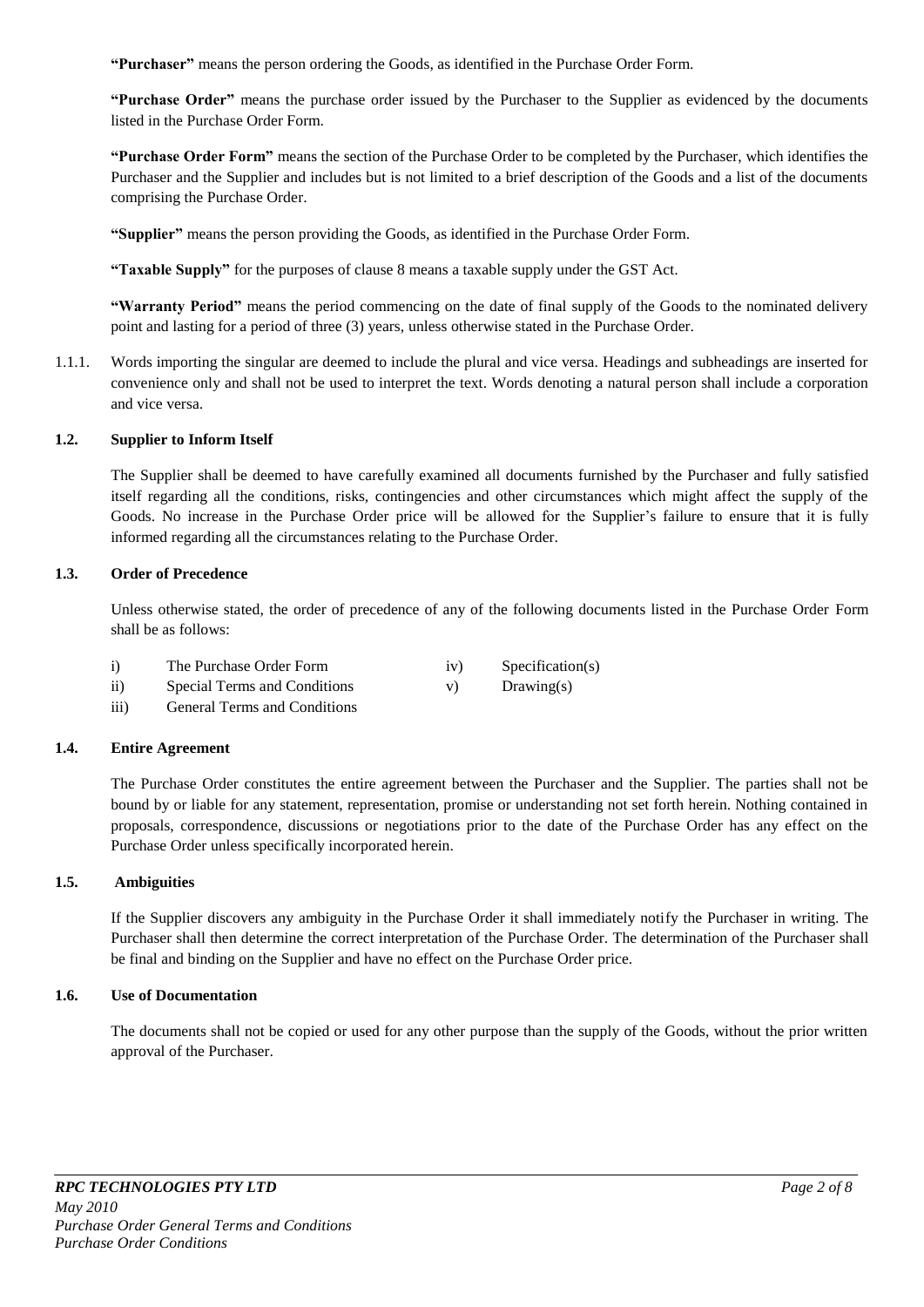### **1.7. Confidentiality and Intellectual Property**

- 1.7.1. Any Confidential Information provided by the Purchaser to the Supplier, shall not be disclosed to any third party without the prior written consent of the Purchaser. The Supplier shall keep the Confidential Information confidential and acknowledges that damages may be inadequate compensation for breach of this agreement and, at the discretion of the court, the Purchaser may seek and obtain injunctive relief or similar remedy against a threatened or actual breach of this clause 1.7.
- 1.7.2. The Supplier shall not issue any information which includes details about the Goods or the Purchase Order, for publication in any news or communication media, without the prior written approval of the Purchaser.
- 1.7.3. Intellectual Property rights in all Goods that are first created by the Supplier for or during the performance of the Purchase Order, vest unconditionally in the Purchaser.
- 1.7.4. The obligations under this Clause shall be continuing obligations and shall survive the completion or termination of the Purchase Order.

### **1.8. Waiver**

No failure or delay on the part of the Purchaser in exercising any of its rights under the Purchase Order shall be construed as constituting a waiver of any such rights.

### **1.9. Subcontracting and Assignment**

- 1.9.1. The Supplier shall not subcontract nor assign all or any part of the Purchase Order without the prior written approval of the Purchaser. The Supplier shall provide full particulars of any work to be subcontracted together with details of the proposed subcontractor.
- 1.9.2. Approval of the Purchaser to any subcontract shall in no way relieve the Supplier of any of its obligations under the Purchase Order.

#### **1.10. Communications**

Any notice or other communication required under the Purchase Order shall be delivered in writing and shall be in a form which can be read, copied and recorded conveniently. Verbal instructions or directions from the Purchaser shall be confirmed in writing to the Supplier within a reasonable time. The notice shall take effect from the time when it is delivered to or received at the nominated address of the parties.

#### **1.11. Licences and Laws**

The Supplier shall comply with all applicable laws, by-laws, ordinances, regulations, proclamations, orders and rules and with the lawful requirements of Public and other Authorities in any way related to the supply of the Goods.

## **2. INSURANCE**

The Supplier shall at all times have and maintain, as a minimum, insurances which fully cover the full replacement value of any Purchaser free issue materials, the work in progress and completed work held by the Supplier or in storage by the Supplier. Insurance shall cover all insurable events applicable to damage and loss. Other insurances may be required as noted in the Purchase Order.

## **3. INDEMNIFICATION**

The Supplier shall indemnify and keep indemnified the Purchaser and its officers, employees and agents against all claims, demands, proceedings, liabilities, costs, charges and expenses arising as a result of any act, neglect or default of the Supplier, its employees or agents related to its obligations under the Purchase Order.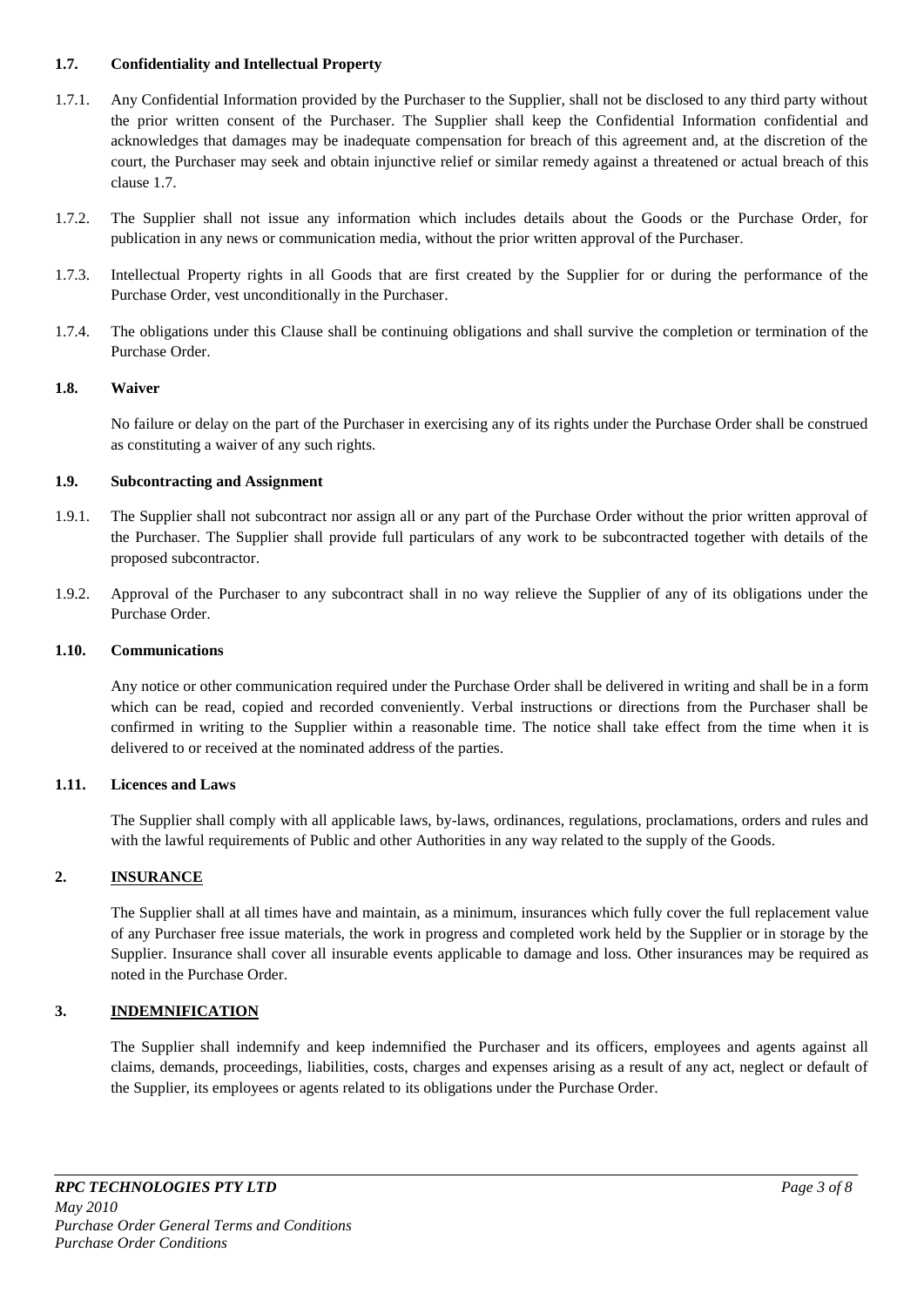### **4. PERFORMANCE AND QUALITY**

#### **4.1. Materials and Workmanship**

All Goods shall be suitable for the purpose for which they are required. The Supplier shall use new and undamaged materials, unless otherwise specified in the Purchase Order and the workmanship shall be of the highest quality and standard, The work shall be carried out in accordance with good engineering practice and comply with all applicable Australian Standards and/or other referenced codes, the requirements of the relevant Statutory Authorities and the Law.

#### **4.2. Supplier Qualifications**

The Supplier represents and warrants to the Purchaser that it has the necessary skills, resources and experience to successfully supply the Goods in accordance with the requirements of the Purchase Order. Payment may be withheld or portions deducted or setoffs may be made against monies otherwise due if the Seller does not provide the Goods in accordance with the provisions of this order.

### **4.3. Quantity of Goods**

- 4.3.1. The quantity of Goods supplied must not be greater than the amount specified in the Order unless an additional amount has been expressly agreed by the Purchaser in writing.
- 4.3.2. The Purchaser may return any excess quantities of Goods supplied to the Supplier at the Suppliers expense.
- 4.3.3. Where the quantity of Goods is less than the quantity specified in the Purchase Order, the Purchaser is only required to pay that portion of the Purchase Order price in relation to the Goods actually supplied.

#### **4.4. Testing and Inspection**

- 4.4.1. The Goods must be tested in accordance with the requirements of the Specification. Unless otherwise set out elsewhere in the Purchase Order, any tests and the costs thereof shall be the responsibility of the Supplier. The results of tests shall be promptly supplied to the Purchaser in writing.
- 4.4.2. The Purchaser shall have the right to inspect, expedite and monitor the Goods prior to delivery and the Supplier shall give the Purchaser access to the Supplier"s premises for such purpose during its normal working hours. The Goods will not be accepted by the Purchaser until inspected and approved by the Purchaser. Any inspection by the Purchaser shall not relieve the Supplier from its obligations to comply with the requirements of the Purchase Order and shall in no way impair the Purchaser's right to require subsequent correction of non-conforming Goods.

#### **4.5. Quality Standards**

The Supplier shall comply with the standards of quality specified in the Purchase Order. If no standards are specified the Supplier shall comply with the best quality standards applicable to the Goods concerned.

### **4.6. Defects and Warranty**

- 4.6.1. The Supplier warrants that the Goods shall:
	- i) Be free from liens, charges, encumbrances, mortgages or other defects in title.
	- ii) Be free from defects in design, materials and workmanship.
	- iii) Conform to the conditions and specifications of the Purchase Order.
	- iv) Conform to all applicable laws and regulations to which the Goods are subject.
	- v) Be new and made to the specified quality.
- 4.6.2. The warranties noted in Clause 4.6.1 are in addition to any statutory warranties applicable to the Goods.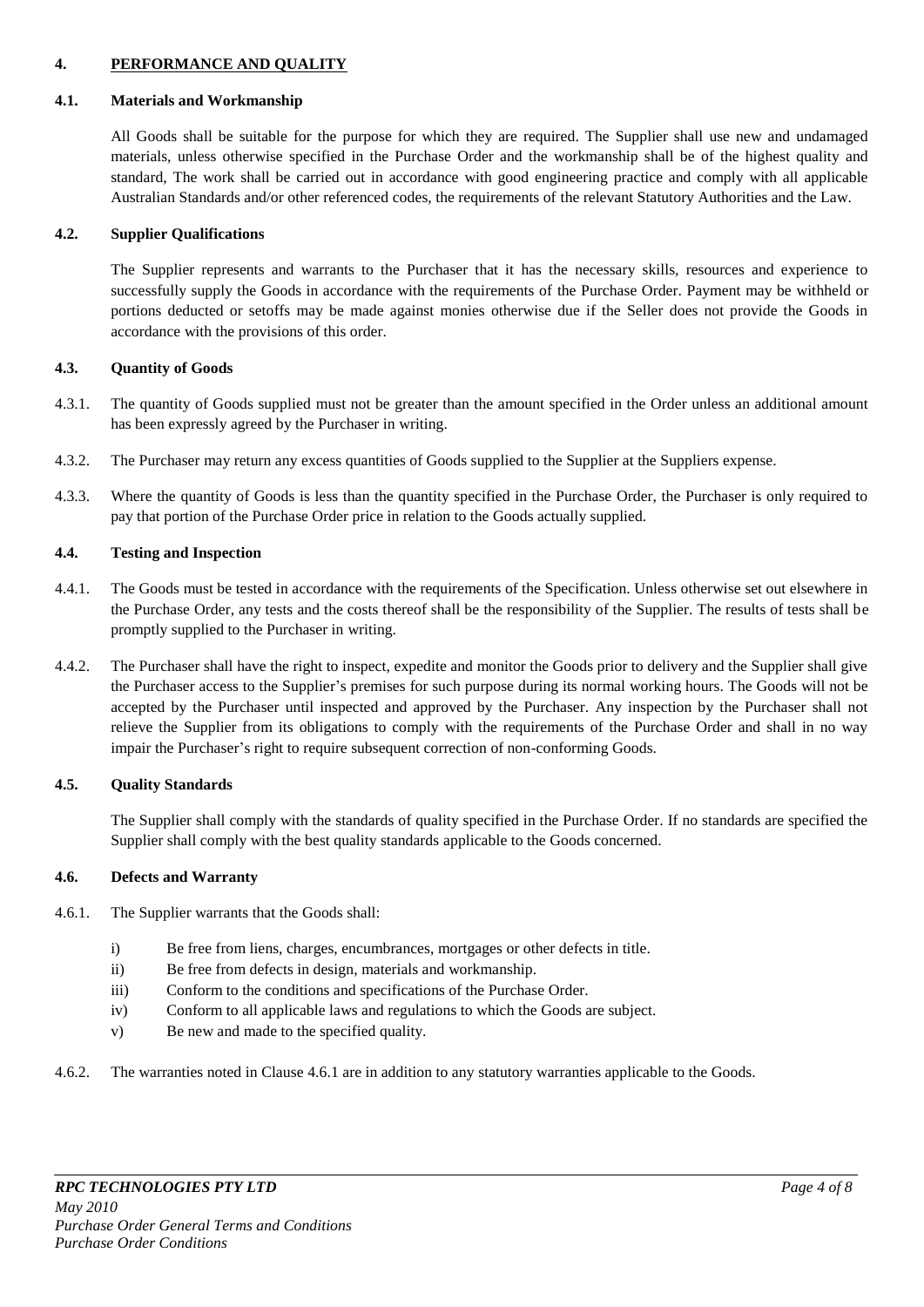- 4.6.3. During the Warranty Period, the Purchaser shall give written notice to the Supplier of any failure or defect in the Goods. The Supplier shall without delay and at no cost to the Purchaser, correct any defect or failure in the Goods covered by the warranty, by way of repair, replacement, modification or other means acceptable to the Purchaser.
- 4.6.4. If the Supplier fails to correct any defects and failures, of which it has been notified by the Purchaser, within the time specified in the notice (which shall not be unreasonable), the Purchaser shall have the right to rectify the Goods itself or have the rectification undertaken by a third party. All costs so incurred shall be a debt due and payable by the Supplier or deducted from monies otherwise owing to the Supplier.
- 4.6.5. Any Goods repaired under warranty may be subject to a further full Warranty Period, if required by the Purchaser, commencing on the date of completion of any such repair.

## **5. DELIVERY**

- 5.1. Unless otherwise specified in the Purchase Order, the Goods shall be delivered FIS (Free into store), adequately packaged and protected to ensure safe delivery, to the delivery point stated on and by the delivery date(s) specified in the Purchase Order. The Goods shall be accompanied by a delivery docket displaying RPC Purchase Order and RPC Goods part number which shall be signed by a duly authorised representative of the Purchaser at the point of delivery.
- 5.2. The Supplier is responsible for any freight charges that arise as a result of its failure to follow any transport instructions in the Purchase Order or properly describe the Goods transported.
- 5.3. The Goods shall become the property of the Purchaser upon delivery of the Goods to the Purchaser, as evidenced by the signature on the delivery docket by the duly authorised representative of the Purchaser. Notwithstanding that the Purchaser has taken delivery of the Goods, the Supplier shall remain responsible for any loss or damage to the Goods, which may have occurred prior to delivery, and for any non-compliance of the Goods with the requirements of the Purchase Order.
- 5.4. The Supplier shall take all reasonable steps to minimise and prevent any delay to the delivery of the Goods. The Purchaser may grant an extension of time to the nominated delivery date provided:
	- i) the delay is caused by any reason completely beyond the control of the Supplier, including Statewide or National industrial disputes, acts of God, war, riot, fire, storm or flood.
	- ii) the Supplier has notified the Purchaser in writing within fourteen (14) days of the delay occurring (or such other time as may be specified in the Purchase Order) of its claim for an extension of time. The Purchaser shall not be liable for any extension of time claim that is not lodged in writing with the Purchaser within fourteen (14) days of the delay occurring.
- 5.5. If the Supplier fails to deliver the Goods by the specified delivery date(s), the Purchaser shall be entitled to terminate the Purchase Order for default, either in whole or in part, in accordance with the provisions of Clause 7.2 and/or deduct from monies due to the Supplier as liquidated damages, representing a genuine pre-estimate of the Purchaser"s damages and not as a penalty, the amount specified in the Purchase Order Form, for each week or part thereof by which delivery exceeds the specified delivery date.
- 5.6. It shall be the responsibility of the Supplier to ensure all details (MSDS) relating to the health and safety effect on handlers and users, and environmental issues on disposal, are communicated to the Purchaser upon the initial purchase of the Goods, or where there are any changes to the properties of the Goods.
- 5.7. Production batches shall be delivered in the following form and packaging unless stated otherwise in the Purchase Order.
	- i) Packed and palletised so the shipment is forkliftable. Parts must be packaged to minimise risk of transport damage.
	- ii) Delivery dockets and invoices must cross reference each other.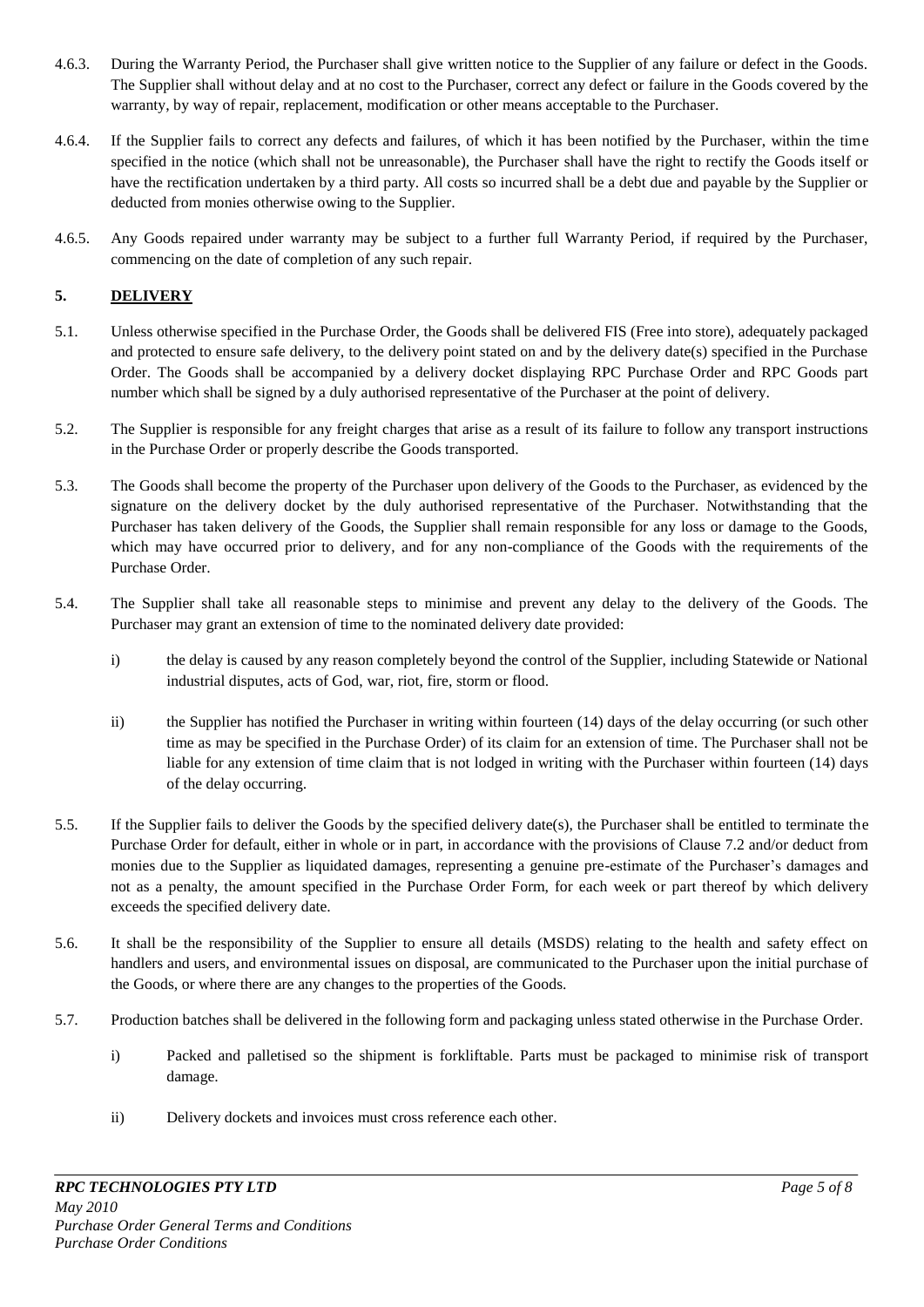- iii) All deliveries must be accompanied by written delivery advice showing clearly the following:
	- 1) RPC Purchase Order number
	- 2) RPC part number
	- 3) Quantity delivered
	- 4) Description of goods delivered.

## **6. VARIATIONS**

- 6.1. The Purchaser may vary the work under the Purchase Order or any condition thereof and the Supplier shall carry out any such variation as directed by the Purchaser. The Supplier's price (addition or reduction) for any variation and any effect on the delivery date(s) of the Goods shall preferably be agreed between the Purchaser and Supplier prior to the Supplier carrying out any such variation. However, if agreement cannot be reached, the Purchaser shall determine the price for the variation and its effect on the delivery date(s) of the Goods.
- 6.2. The Supplier shall not vary the work under the Purchase Order or any condition thereof, except as directed and approved by the Purchaser in writing. No variation shall invalidate the Purchase Order.

## **7. SUSPENSION/TERMINATION**

#### **7.1. Suspension**

The Purchaser may, at any time by written notice, suspend all or part of the Purchase Order for any reason whatsoever. Upon receipt of a notice of suspension, the Supplier shall cease work in accordance with the directions of the notice.

The Supplier shall recommence the work under the Purchase Order within forty eight (48) hours of being directed to do so by the Purchaser.

#### **7.2. Termination by Default**

In the event of a substantial breach by the Supplier of any of the terms and conditions of the Purchase Order, which in the opinion of the Purchaser may significantly delay the completion of the Purchase Order and which is not remedied within seven (7) days of the Purchaser notifying the Supplier in writing of any such breach, the Purchaser may terminate the Purchase Order in whole or part.

## **7.3. Termination for Insolvency**

If, in the opinion of the Purchaser, the Supplier is unable to effectively perform its obligations under the Purchase Order due to an Insolvency Event, bankruptcy or related reasons, the Purchaser shall be entitled to terminate the Purchase Order.

### **7.4. Termination at Purchaser's Option**

Notwithstanding any other provisions of the Purchase Order, the Purchaser may terminate the Purchase Order by giving fourteen (14) days written notice to the Supplier.

## **7.5. Suppliers action on termination at Purchaser's Option**

Upon receipt of written notice of termination by the Purchaser, the Supplier shall:

- i) immediately discontinue work
- ii) place no further orders for materials that are not necessary for portions of the work which have not been terminated.
- **iii) make all reasonable efforts to either cancel orders with suppliers or assign the Goods obtained under those orders to the Purchaser.**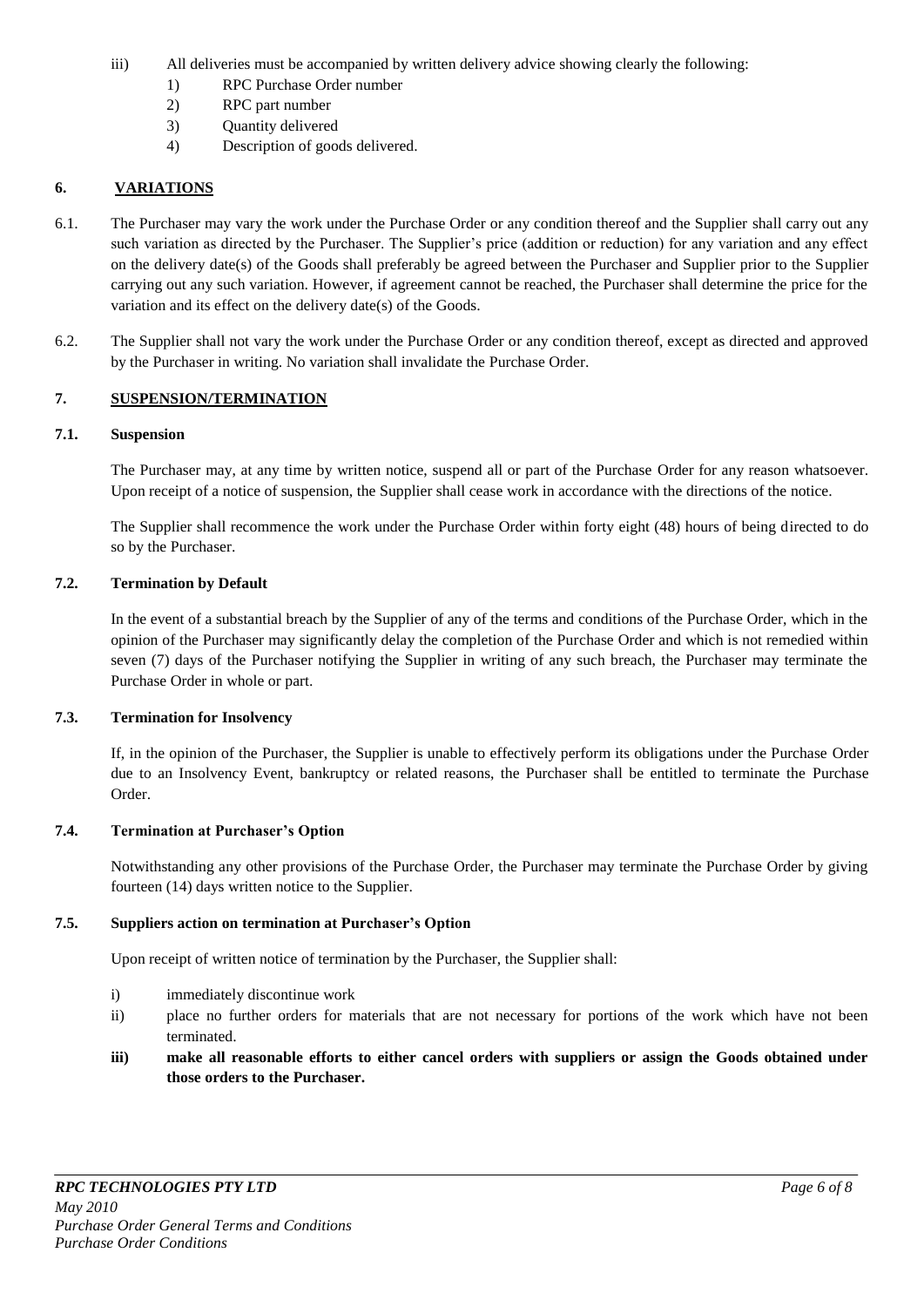### **7.6. Supplier's Rights and Obligations on Suspension/Termination**

- 7.6.1. In the event of suspension of the Purchase Order, the Supplier shall not be entitled to payment by the Purchaser for any costs it may incur as a result of any such suspension.
- 7.6.2. In the event of insolvency of the Supplier or its default under Clause 7.2, the Purchaser shall immediately suspend any further payment to the Supplier. Any additional monies required by the Purchaser to complete the Purchase Order in excess of what the Purchaser would have paid under the Purchase Order shall be a debt due and payable by the Supplier to the Purchaser.
- 7.6.3. In the event of termination by the Purchaser, under Clause 7.4 and provided the Supplier is not in default, the Purchaser shall pay the Supplier for the work carried out prior to termination and all reasonable costs associated with the cancellation of any orders placed by the Supplier prior to termination. The Purchaser shall not be liable for any costs of the Supplier in respect of termination, which cannot be fully substantiated.

## **8. PRICE AND PAYMENT**

- 8.1. Unless otherwise stated in the Purchase Order, prices shall be fixed and not subject to any variation, including but not limited to variations in the cost of labour, material or exchange rates.
- 8.2. The quote for the Goods to be supplied under the Purchase Order shall be exclusive of GST calculated in accordance with the GST Act unless otherwise specifically stated in writing. The Supplier must in relation to the consideration for any Supply:
	- (a) maximise its own claims for input credits on all creditable acquisitions made by its enterprise in connection with the agreement; and
	- (b) pass on to the Purchaser by way of a reduction in the net consideration for any such Taxable Supply the benefit of any cost savings it achieves relevant to this agreement in connection with the abolition or reduction of those other indirect taxes (including without limitation wholesale sales tax) that occur through the introduction of "A New Tax System" by the Commonwealth Government".
- 8.3. The Supplier must in any such case issue to the recipient at the time of claiming payment a valid tax invoice (in accordance with the Act) for the purpose of obtaining an input tax credit for any GST so paid.
- 8.4. If there is an Adjustment Event in relation to a Taxable Supply which results in the amount of GST on a Taxable Supply being different from the amount recovered by the Supplier, the Supplier shall issue the relevant Adjustment Note and, as appropriate the Supplier:
	- (a) may in the case of an increasing adjustment, recover from the recipient and the recipient shall pay the amount by which the amount of GST on the Taxable Supply exceeds the amount recovered; or
	- (b) must, in the case of a decreasing adjustment, refund to the recipient the amount by which the amount recovered exceeds the amount of GST on the Taxable Supply.
- 8.5. Unless otherwise specified in the Purchase Order, invoices for payment shall be submitted to the Purchaser for payment following delivery of the Goods and payment of the approved amount shall be made by the Purchaser no later than thirty (30) days from the first day of the month after the month in which the invoice was received.
- 8.6. Unless otherwise provided in these Terms and Conditions or the Purchase Order the Supplier shall be responsible for the payment of all relevant Australian (Federal, State and Local Government) and overseas taxes, duties and charges payable with respect to the Goods. The Purchase Order price shall be deemed to be inclusive of all such taxes, duties and charges.